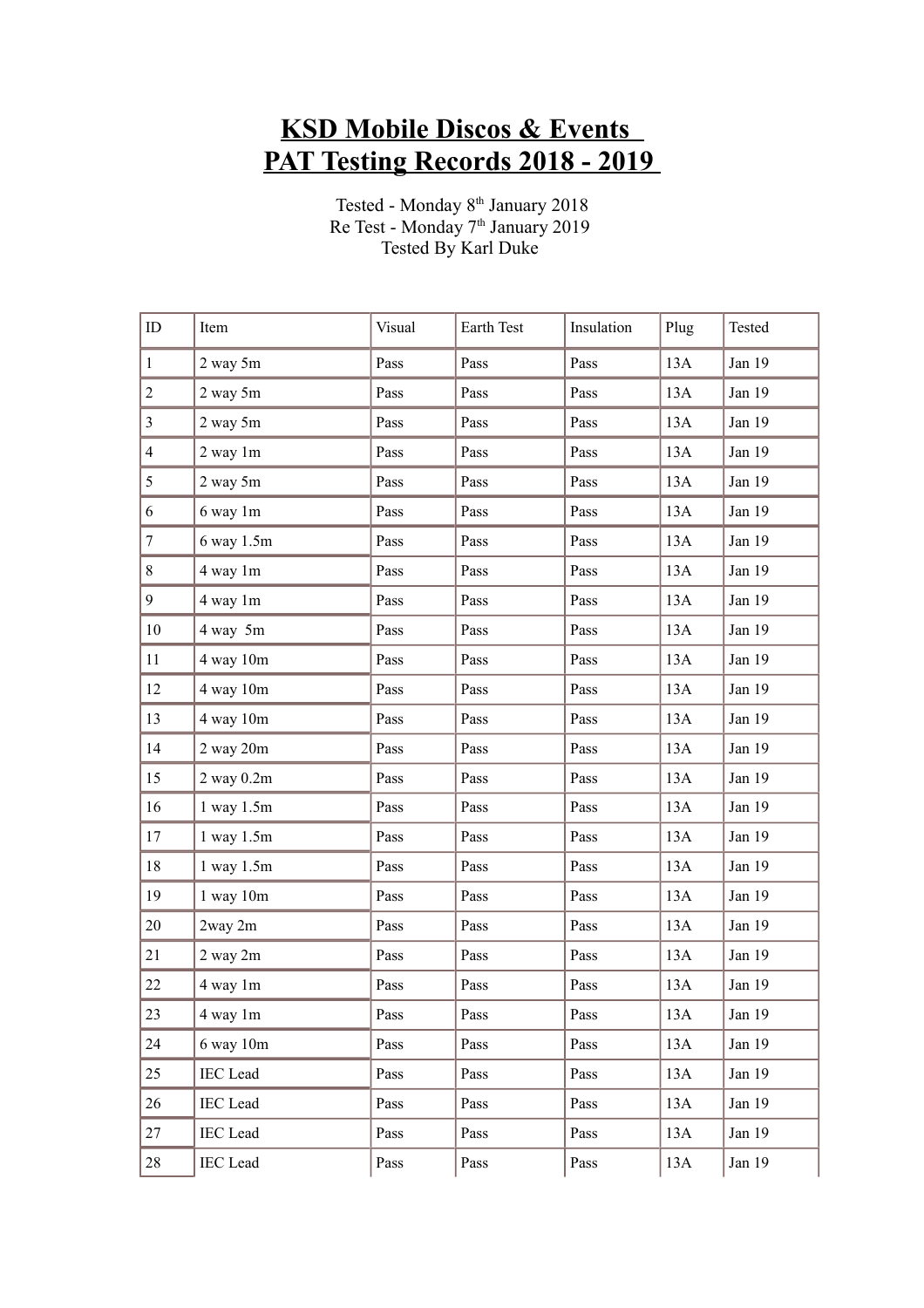| 29 | IEC Lead          | Pass | Pass | Pass | 13A | Jan 19 |
|----|-------------------|------|------|------|-----|--------|
| 30 | <b>IEC</b> Lead   | Pass | Pass | Pass | 13A | Jan 19 |
| 31 | IEC Lead          | Pass | Pass | Pass | 13A | Jan 19 |
| 32 | <b>IEC</b> Lead   | Pass | Pass | Pass | 13A | Jan 19 |
| 33 | <b>IEC</b> Lead   | Pass | Pass | Pass | 13A | Jan 19 |
| 34 | <b>IEC</b> Lead   | Pass | Pass | Pass | 13A | Jan 19 |
| 35 | <b>IEC</b> Lead   | Pass | Pass | Pass | 13A | Jan 19 |
| 36 | <b>IEC</b> Lead   | Pass | Pass | Pass | 13A | Jan 19 |
| 37 | <b>IEC</b> Lead   | Pass | Pass | Pass | 13A | Jan 19 |
| 38 | <b>IEC</b> Lead   | Pass | Pass | Pass | 13A | Jan 19 |
| 39 | <b>IEC</b> Lead   | Pass | Pass | Pass | 13A | Jan 19 |
| 40 | <b>IEC</b> Lead   | Pass | Pass | Pass | 13A | Jan 19 |
| 41 | <b>IEC</b> Lead   | Pass | Pass | Pass | 13A | Jan 19 |
| 42 | <b>IEC</b> Lead   | Pass | Pass | Pass | 13A | Jan 19 |
| 43 | <b>IEC</b> Lead   | Pass | Pass | Pass | 13A | Jan 19 |
| 44 | <b>IEC</b> Lead   | Pass | Pass | Pass | 13A | Jan 19 |
| 45 | <b>IEC</b> Lead   | Pass | Pass | Pass | 13A | Jan 19 |
| 46 | <b>IEC</b> Lead   | Pass | Pass | Pass | 13A | Jan 19 |
| 47 | <b>IEC</b> Lead   | Pass | Pass | Pass | 13A | Jan 19 |
| 48 | <b>IEC</b> Lead   | Pass | Pass | Pass | 13A | Jan 19 |
| 49 | <b>IEC</b> Lead   | Pass | Pass | Pass | 13A | Jan 19 |
| 50 | <b>IEC</b> Lead   | Pass | Pass | Pass | 13A | Jan 19 |
| 51 | <b>IEC</b> Lead   | Pass | Pass | Pass | 13A | Jan 19 |
| 52 | <b>IEC</b> Lead   | Pass | Pass | Pass | 13A | Jan 19 |
| 53 | <b>IEC</b> Lead   | Pass | Pass | Pass | 13A | Jan 19 |
| 54 | 4 way 10m         | Pass | Pass | Pass | 13A | Jan 19 |
| 55 | 50m Cable Drum    | Pass | Pass | Pass | 13A | Jan 19 |
| 56 | 25m Cable Drum    | Pass | Pass | Pass | 13A | Jan 19 |
| 57 | 10m Cable Drum    | Pass | Pass | Pass | 13A | Jan 19 |
| 58 | 20m Cable Drum    | Pass | Pass | Pass | 13A | Jan 19 |
| 59 | 16a - 13a Adaptor | Pass | Pass | Pass | 13A | Jan 19 |
| 60 | 16a - 13a Adaptor | Pass | Pass | Pass | 13A | Jan 19 |
| 61 | 16a - 13a Adaptor | Pass | Pass | Pass | 13A | Jan 19 |
| 62 | 16a 10m           | Pass | Pass | Pass | 16A | Jan 19 |
| 63 | 16a - 4 way       | Pass | Pass | Pass | 16A | Jan 19 |
| 64 | 16a 4 way         | Pass | Pass | Pass | 16A | Jan 19 |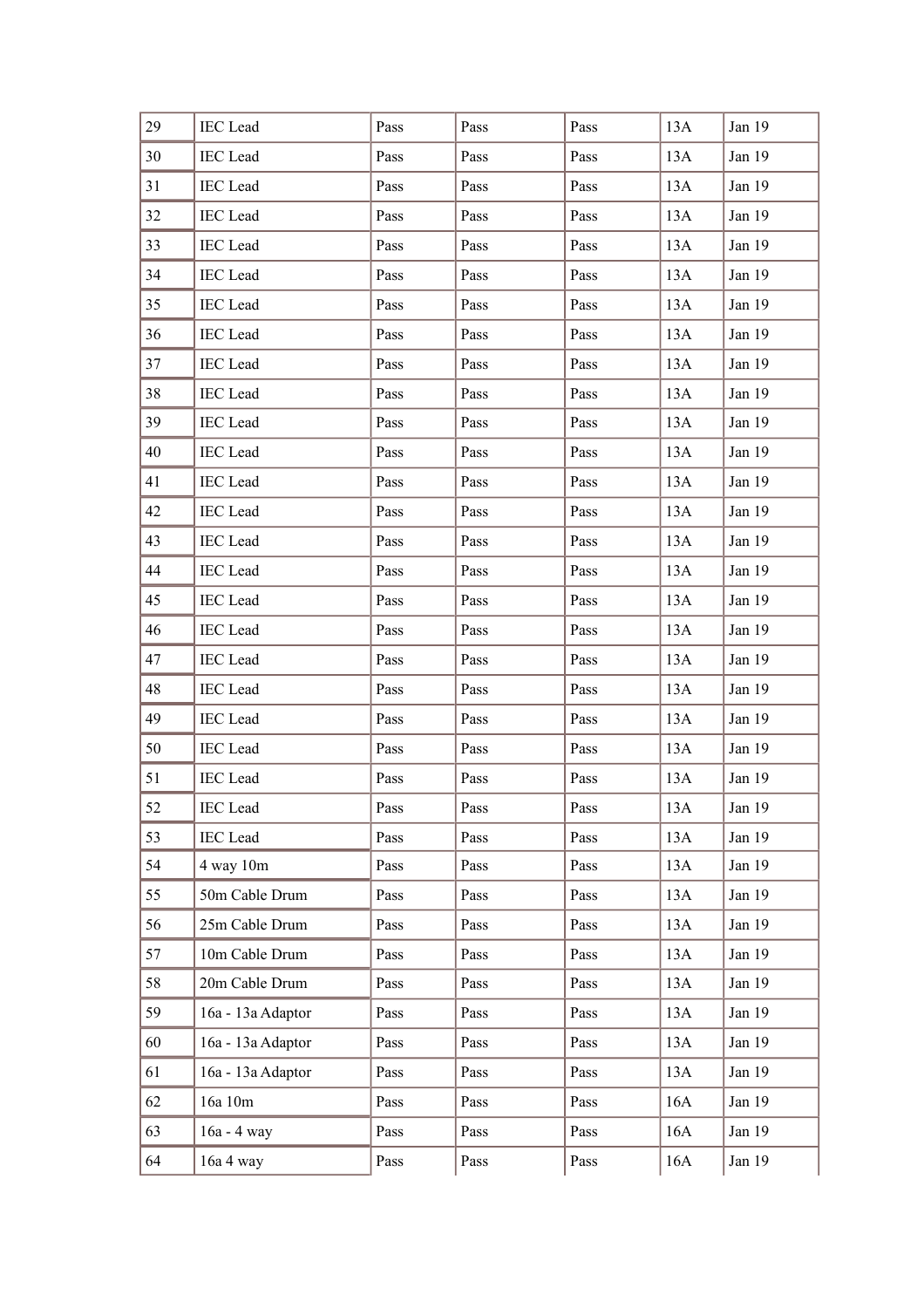| 65     | Yamaha 15" Bass Bin        | Pass | Pass | Pass | 13A | Jan 19   |
|--------|----------------------------|------|------|------|-----|----------|
| 66     | Yamaha 15" Bass Bin        | Pass | Pass | Pass | 13A | Jan 19   |
| 67     | Yamaha 12" Top Cab         | Pass | Pass | Pass | 13A | Jan 19   |
| 68     | Yamaha 12" Top Cab         | Pass | Pass | Pass | 13A | Jan 19   |
| 69     | Amp 1000w                  | Pass | Pass | Pass | 13A | Jan 19   |
| 70     | W Audio Amp 1200w          | Pass | Pass | Pass | 13A | Jan 19   |
| 71     | Peavey Amp 2600w           | Pass | Pass | Pass | 13A | Jan 19   |
| 72     | Amp 300w                   | Pass | Pass | Pass | 13A | Jan 19   |
| 73     | Active 15" Speaker         | Pass | Pass | Pass | 13A | Jan 19   |
| 74     | Active 15" Speaker         | Pass | Pass | Pass | 13A | Jan 19   |
| 75     | CDJ NDX900                 | Pass | Pass | Pass | 13A | Jan 19   |
| 76     | CDJ NDX900                 | Pass | Pass | Pass | 13A | Jan $19$ |
| 77     | 6000 MK2 Denon DJ          | Pass | Pass | Pass | 13A | Jan 19   |
| 78     | DDJ - SX2 Pioneer          | Pass | Pass | Pass | 13A | Jan 19   |
| 79     | Mixer M6                   | Pass | Pass | Pass | 13A | Jan 19   |
| 80     | Sure Wireless Mic          | Pass | Pass | Pass | 13A | Jan 19   |
| 81     | Mirror Ball Rotator        | Pass | Pass | Pass | 13A | Jan 19   |
| 82     | <b>Lighting Desk</b>       | Pass | Pass | Pass | 13A | Jan 19   |
| 83     | <b>Lighting Controller</b> | Pass | Pass | Pass | 13A | Jan 19   |
| 84     | Chauvet 350 Intimidator    | Pass | Pass | Pass | 13A | Jan 19   |
| 85     | Chauvet 350 Intimidator    | Pass | Pass | Pass | 13A | Jan 19   |
| 86     | Led Par 56                 | Pass | Pass | Pass | 13A | Jan 19   |
| 87     | Led Par 56                 | Pass | Pass | Pass | 13A | Jan 19   |
| $88\,$ | Led Par 56                 | Pass | Pass | Pass | 13A | Jan 19   |
| 89     | Led Par 56                 | Pass | Pass | Pass | 13A | Jan 19   |
| 90     | Led Par 56                 | Pass | Pass | Pass | 13A | Jan 19   |
| 91     | Led Par 56                 | Pass | Pass | Pass | 13A | Jan 19   |
| 92     | Led Batten                 | Pass | Pass | Pass | 13A | Jan 19   |
| 93     | Led Batten                 | Pass | Pass | Pass | 13A | Jan 19   |
| 94     | Led Batten                 | Pass | Pass | Pass | 13A | Jan 19   |
| 95     | Led Batten                 | Pass | Pass | Pass | 13A | Jan 19   |
| 96     | Barrel Scan                | Pass | Pass | Pass | 13A | Jan 19   |
| 97     | <b>Barrel Scan</b>         | Pass | Pass | Pass | 13A | Jan 19   |
| 98     | Chauvet Cubix              | Pass | Pass | Pass | 13A | Jan 19   |
| 99     | LEX Derby                  | Pass | Pass | Pass | 13A | Jan 19   |
| 100    | Astro RGBW                 | Pass | Pass | Pass | 13A | Jan 19   |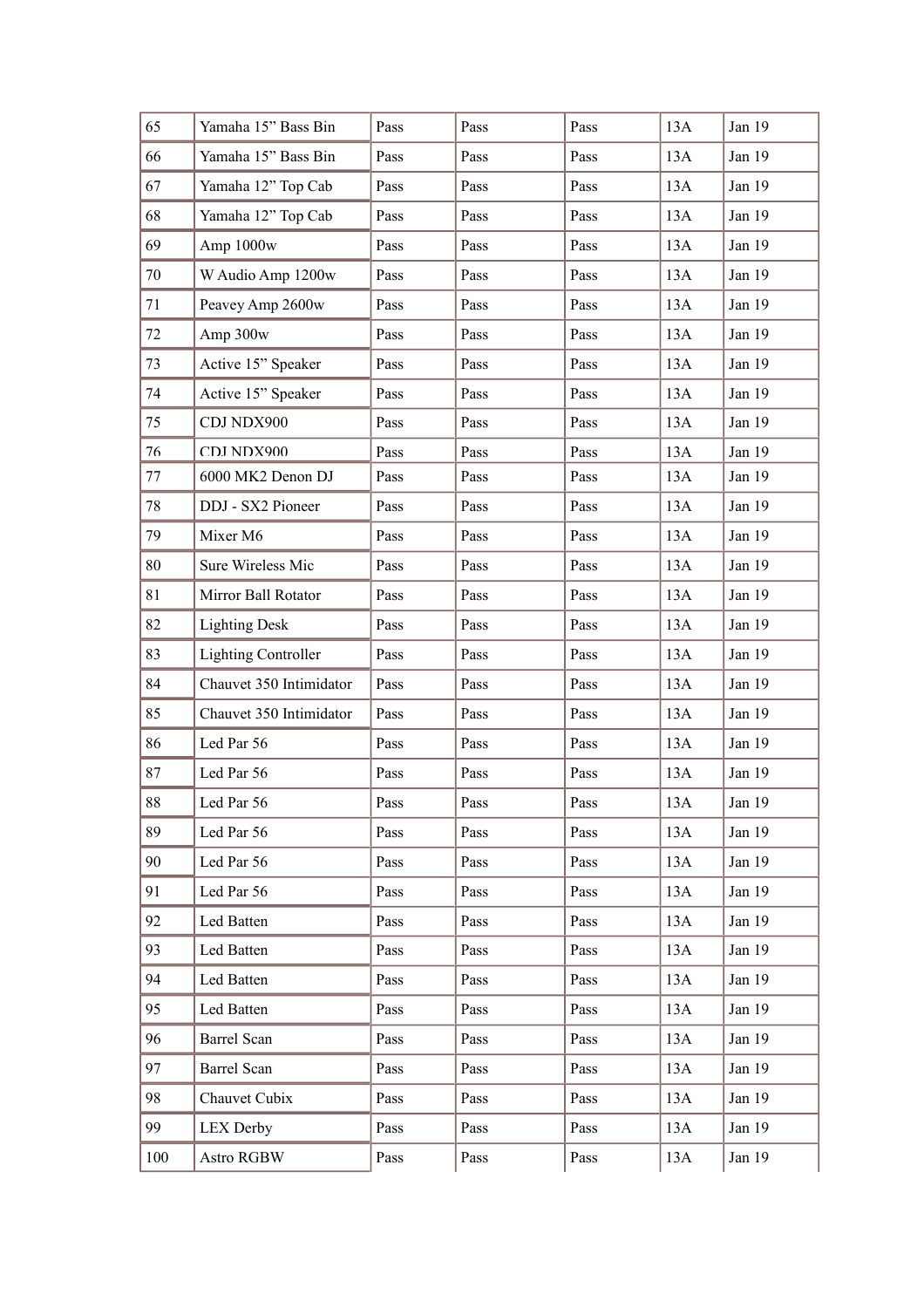| 101 | Astro RGBW          | Pass | Pass | Pass | 13A | Jan 19 |
|-----|---------------------|------|------|------|-----|--------|
| 102 | 300w Par 56         | Pass | Pass | Pass | 16A | Jan 19 |
| 103 | 300w Par 56         | Pass | Pass | Pass | 16A | Jan 19 |
| 104 | 300w Par 56         | Pass | Pass | Pass | 16A | Jan 19 |
| 105 | 300w Par 56         | Pass | Pass | Pass | 16A | Jan 19 |
| 106 | 500w Par 64         | Pass | Pass | Pass | 16A | Jan 19 |
| 107 | 500w Par 64         | Pass | Pass | Pass | 16A | Jan 19 |
| 108 | 500w Par 64         | Pass | Pass | Pass | 16A | Jan 19 |
| 109 | 500w Par 64         | Pass | Pass | Pass | 16A | Jan 19 |
| 110 | Par 36 Pin Spot     | Pass | Pass | Pass | 13A | Jan 19 |
| 111 | Par 36 Pin Spot     | Pass | Pass | Pass | 13A | Jan 19 |
| 112 | Par 36 Pin Spot     | Pass | Pass | Pass | 13A | Jan 19 |
| 113 | Par 36 Pin Spot     | Pass | Pass | Pass | 13A | Jan 19 |
| 114 | <b>IEC</b> Dimmer   | Pass | Pass | Pass | 13A | Jan 19 |
| 115 | <b>IEC</b> Dimmer   | Pass | Pass | Pass | 13A | Jan 19 |
| 116 | Laptop Charger Acer | Pass | Pass | Pass | 13A | Jan 19 |
| 117 | Laptop Charger Acer | Pass | Pass | Pass | 13A | Jan 19 |
| 118 | Mixer ClubXS8       | Pass | Pass | Pass | 13A | Jan 19 |
| 119 | Stage Fan           | Pass | Pass | Pass | 13A | Jan 19 |
| 120 | Black DJ Booth Fan  | Pass | Pass | Pass | 13A | Jan 19 |